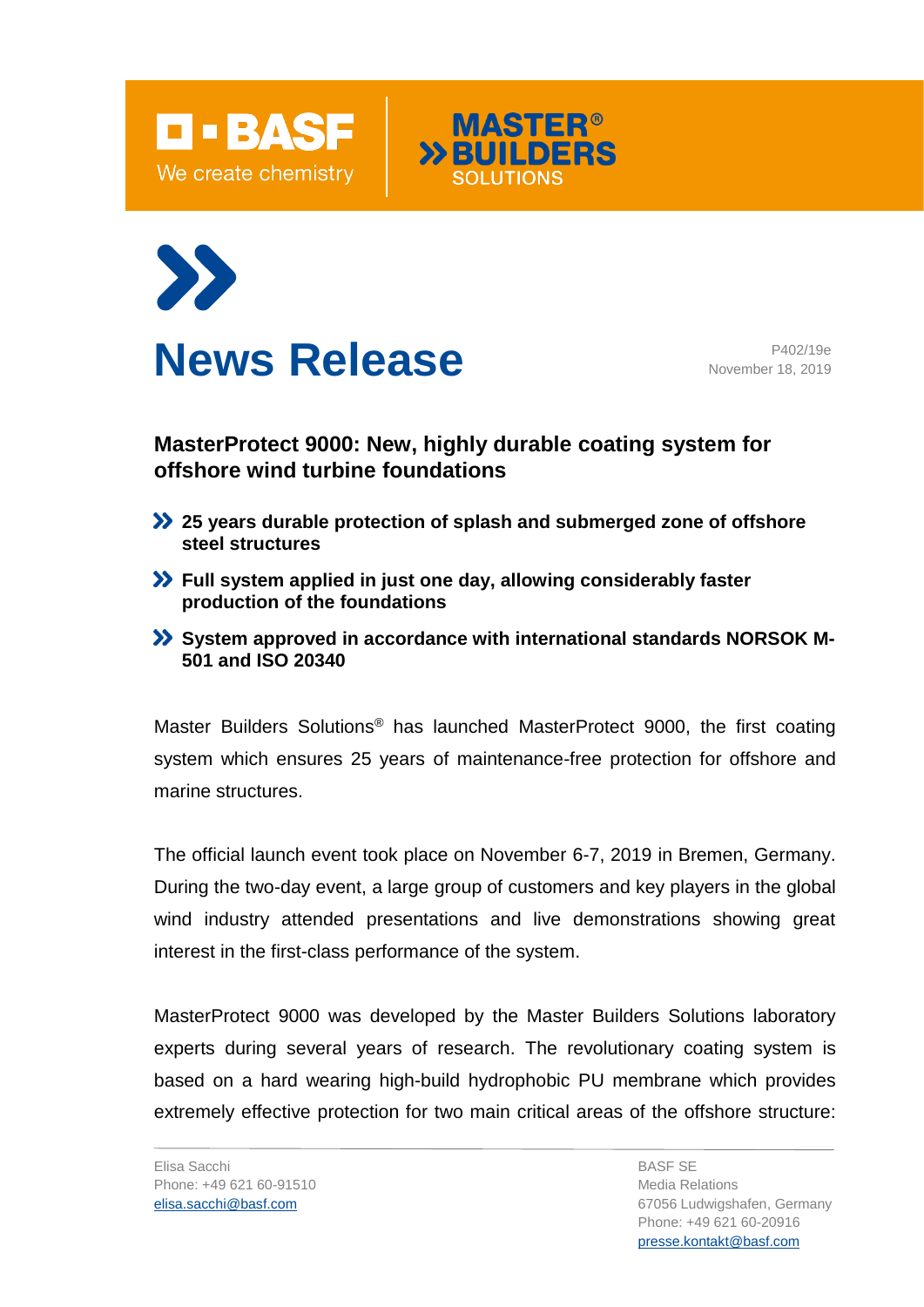Page 2 P402/19e

the splash zone and the submerged part of the foundations. Additional properties of the system are chemical and mechanical resistance and high flexibility. The hydrophobic properties protect the steel structure from the aggressive impact of seawater. The chemical and mechanical resistance of the product are fit to withstand severe attack by waves, abrasion and impacts, especially affecting the splash zone. The high flexibility ensures that the barrier will not crack and will keep its integrity even after years of weathering, impact and vibrations. The combination of all these properties results in a consistent, reliable and highly durable protection against steel corrosion.

Furthermore, MasterProtect 9000 helps in significantly reducing the application time and cost compared with the most common epoxy paint systems used in the market as the full system can be applied in only one day. The rate at which the offshore jacket foundations are manufactured in series is strongly dependent on the application of the coating system. The fast curing times of the individual components of MasterProtect 9000 allow for a considerable increase in output of foundation structures during production.

The system has been tested by the accredited independent Fraunhofer institute in accordance with the international standards NORSOK M-501 and ISO 20340. Successful testing and certification have laid the foundations for recognition by classification and insurance bodies and acceptance by the offshore market.

To learn more, please visit our solution page [LINK](https://www.master-builders-solutions.basf.co.uk/en-gb/products/masterprotect/masterprotect-9000)

## **About the Construction Chemicals division**

BASF's Construction Chemicals division offers advanced chemical solutions under the global umbrella brand Master Builders Solutions for the construction, maintenance, repair and renovation of structures. The brand is built on more than 100 years of experience in the construction industry. Our comprehensive portfolio encompasses concrete admixtures, cement additives, chemical solutions for underground construction, waterproofing systems, sealants, concrete repair & protection systems, performance grouts, performance flooring systems, tile-fixing systems, expansion joints & control systems and wood protection solutions.